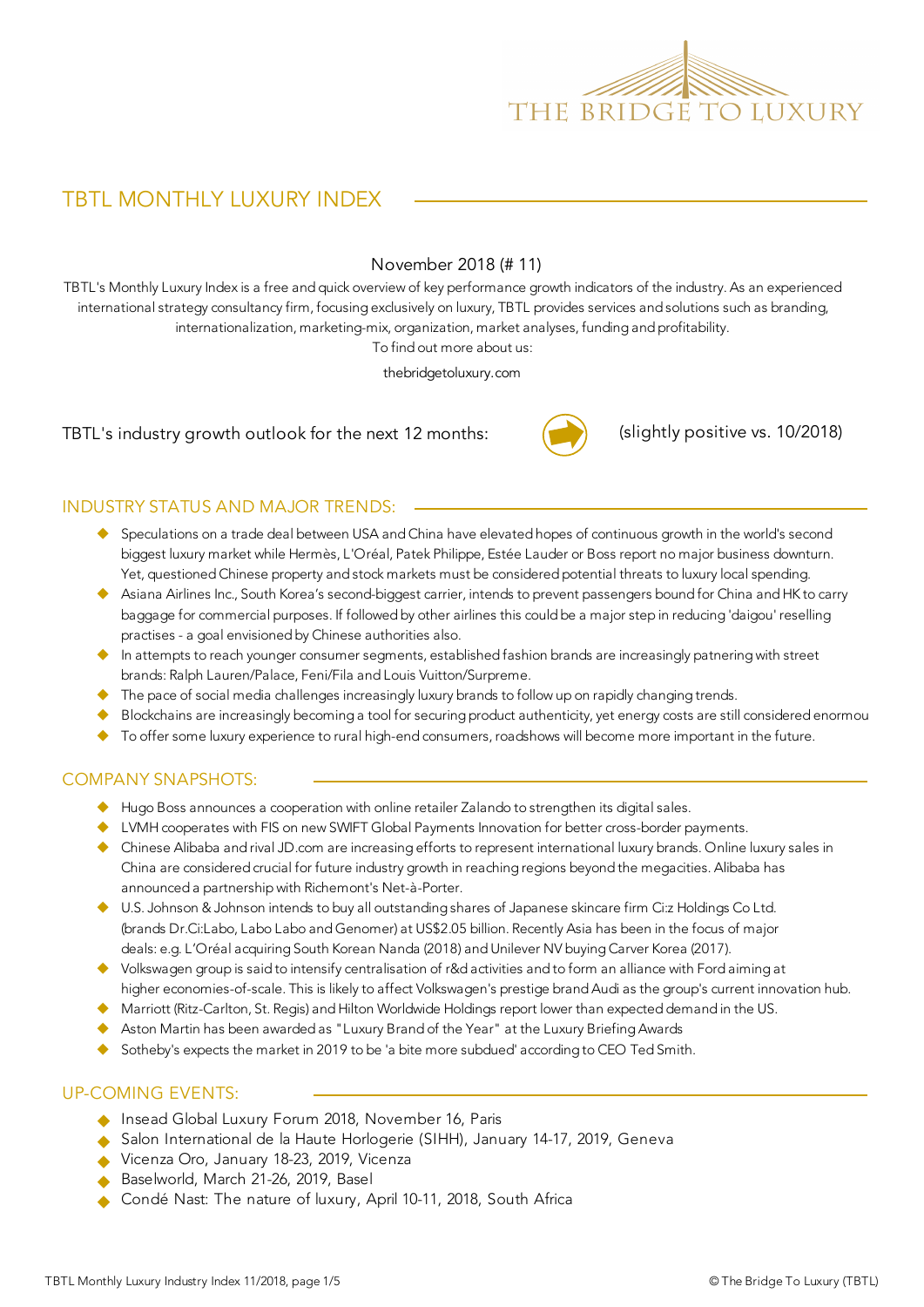

# TBTL MONTHLY LUXURY INDEX

### (A) Development share prices in the luxury industry (in %)

| Company                 | YoY      | 5Y-o-5Y  | CAGR 5Y        | Category             |
|-------------------------|----------|----------|----------------|----------------------|
| Hermès                  | 13,3%    | 101,3%   | 15,0%          | Luxury group         |
| Kering                  | 7,6%     | 240,6%   | 27,8%          | Luxury group         |
| <b>LVMH</b>             | 5,0%     | 110,3%   | 16,0%          | Luxury group         |
| Chow Tai Fook           | $-12,6%$ | $-35,2%$ | $-8,3%$        | Watches & Jewelry    |
| Citychamp               | $-17,9%$ | 126,8%   | 17,8%          | Watches & Jewelry    |
| Hengdeli                | $-18,8%$ | $-72,5%$ | $-22,7%$       | Watches & Jewelry    |
| Lao Feng Xiang          | $-13,5%$ | 44,8%    | 7,7%           | Watches & Jewelry    |
| Movado                  | 39,0%    | $-17,4%$ | $-3,8%$        | Watches & Jewelry    |
| Richemont               | $-19,9%$ | $-20,8%$ | $-4,6%$        | Watches & Jewelry    |
| Swatch Group            | $-12,8%$ | $-41,3%$ | $-10,1%$       | Watches & Jewelry    |
| Tiffany                 | 18,9%    | 40,6%    | 7,1%           | Watches & Jewelry    |
| Hugo Boss               | $-17,8%$ | $-34,2%$ | $-8,0%$        | Fashion              |
| Burberry                | $-4,8%$  | 18,0%    | 3,4%           | Fashion              |
| Brunello Cucinelli      | 5,0%     | 31,5%    | 5,6%           | Fashion              |
| Ferragamo               | $-7,2%$  | $-17,2%$ | $-3,7%$        | Fashion              |
| Michael Kors            | 13,5%    | $-28,0%$ | $-6,4%$        | Fashion              |
| Ralph Lauren            | 44,9%    | $-21,8%$ | $-4,8%$        | Fashion              |
| Moncler                 | 25,9%    |          | $\overline{a}$ | Fashion              |
| Mulberry                | $-72,1%$ | $-70,4%$ | $-21,6%$       | Fashion              |
| Prada                   | 2,6%     | $-63,3%$ | $-18,2%$       | Fashion              |
| Tapestry (Coach)        | 3,3%     | $-16,5%$ | $-3,5%$        | Fashion              |
| Tod's                   | $-5,4%$  | $-56,0%$ | $-15,1%$       | Fashion              |
| Estée Lauder            | 22,9%    | 93,7%    | 14,1%          | Skin care            |
| Shiseido                | 52,7%    | 326,1%   | 33,6%          | Skin care            |
| <b>BMW</b>              | $-12,9%$ | $-8,8%$  | $-1,8%$        | Cars                 |
| Ferrari                 | 0,6%     |          | $\overline{a}$ | Cars                 |
| Porsche                 | $-9,7%$  | $-18,4%$ | $-4,0%$        | Cars                 |
| Marriott                | $-2,2%$  | 159,3%   | 21,0%          | Travel               |
| Norweg. Cruises         | $-21,0%$ | 37,6%    | 6,6%           | Travel               |
| Luxottica               | 12,8%    | 38,8%    | 6,8%           | Eyewear              |
| Safilo                  | $-69,6%$ | $-89,1%$ | $-35,8%$       | Eyewear              |
| Sotheby's               | $-19,0%$ | $-11,4%$ | $-2,4%$        | Auctions             |
| S&P Global Luxury Index | 13,2%    | 28,9%    | 5,2%           | Index (80 companies) |

Sources: Reuters (monthly average), S&P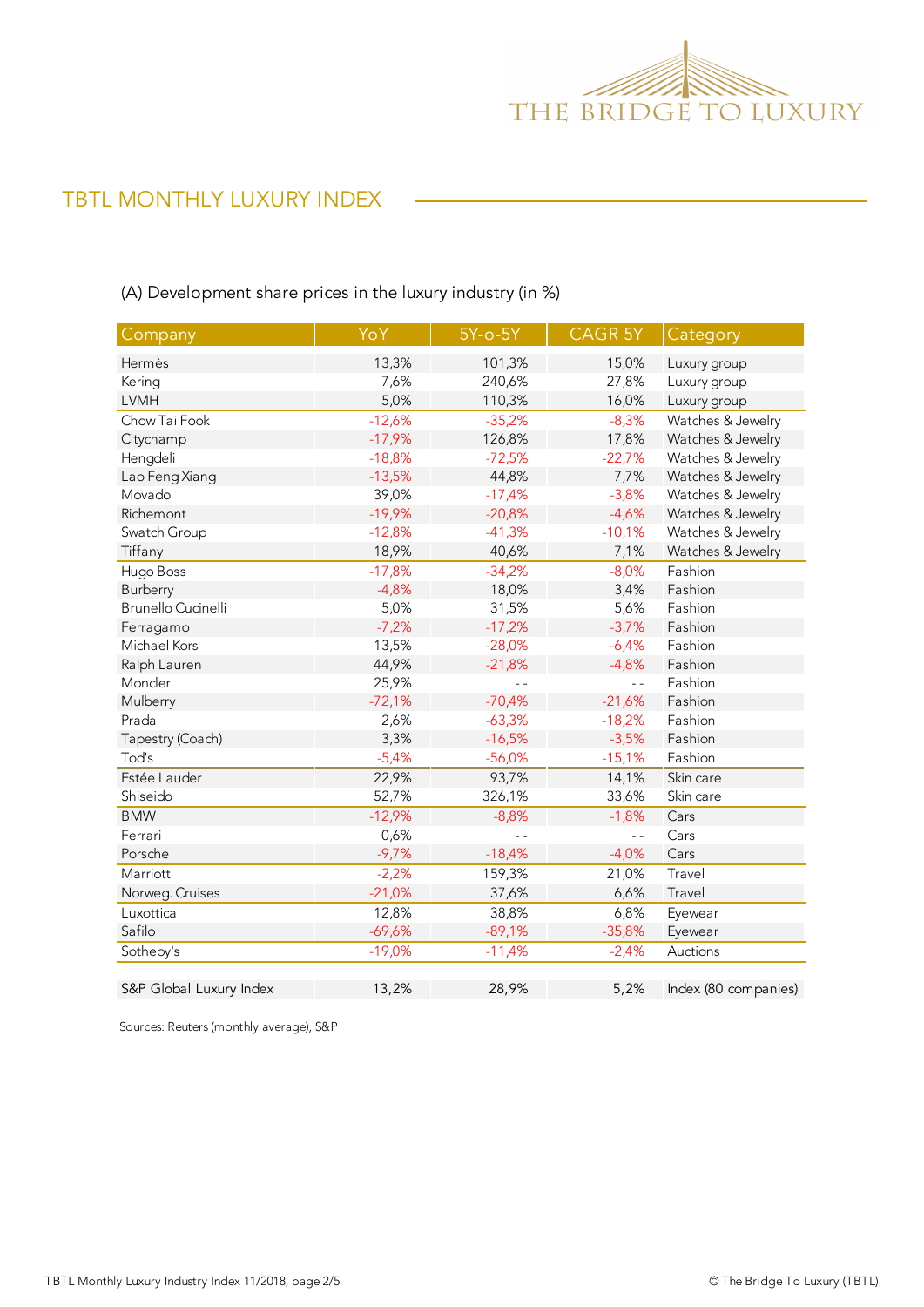

# TBTL MONTHLY LUXURY INDUSTRY SCOREBOARD (11/2018)

#### (B) Development selective industry indexes

#### (B1) Luxury cars: Quarterly growth rates (units sold in %) Q3 2018

| Company            | roll. $4Qs$ | $5Y$ -o- $5Y$ | <b>CAGR 5Y</b> |
|--------------------|-------------|---------------|----------------|
| Mercedes-Benz Cars | $-0.9%$     | 40,0%         | 7,0%           |
| <b>BMW</b>         | 2,7%        | 19,9%         | 3,7%           |
| Rolls-Royce        | $-1,4%$     | $-12,2%$      | $-2,6%$        |
| Audi               | 3,6%        | 12,5%         | 2,4%           |
| Bentley            | $-12,9%$    | $-9,5%$       | $-2,0%$        |
| Lamborghini        | 26,1%       | 121,6%        | 17,3%          |
| Porsche            | 4,8%        | 44,4%         | 7,6%           |
| Bugatti            | 92,9%       | 39,7%         | 6,9%           |
| Ferrari            | 6,6%        | 27,9%         | 5,0%           |
| All                | 1,6%        | 24,7%         | 4,5%           |

Source: company reports

#### (B2) Swiss watch exports growth rates (value in %)

| <b>Price Category</b>           | roll. 12 M | $5Y$ -o- $5Y$ | <b>CAGR 5Y</b> |
|---------------------------------|------------|---------------|----------------|
| Export value 0-200 CHF/unit     | $-4,1%$    | $-21,5%$      | $-4.7\%$       |
| Export value 201-500 CHF/unit   | 2,1%       | $-14.1%$      | $-3,0%$        |
| Export value 501-3.000 CHF/unit | 11,0%      | 2.3%          | 0,5%           |
| Export value > 3.000 CHF/unit   | 6,7%       | $-6.1%$       | $-1.3%$        |
| $\overline{A}$                  | $6.7\%$    | $-5.8%$       | $-1.2%$        |

Source: Swiss Watch Federation

#### (B3) Current production of superyachts

| number of superyachts |  | ⊬ت |
|-----------------------|--|----|

Source: Global Order Book, 2018, Boat International Media

#### (B4) Precious metals and diamonds (growth in %)

| Metal    | Yo       | 5 Years  | <b>CAGR 5Y</b> |
|----------|----------|----------|----------------|
| Gold     | $-6.2%$  | $-14.8%$ | $-3,1%$        |
| Silver   | $-16,3%$ | $-41.8%$ | $-10,3%$       |
| Diamonds | 3,4%     | $-5.1%$  | $-1,1%$        |

Sources: Macrotrends (monthly quotes); IDEX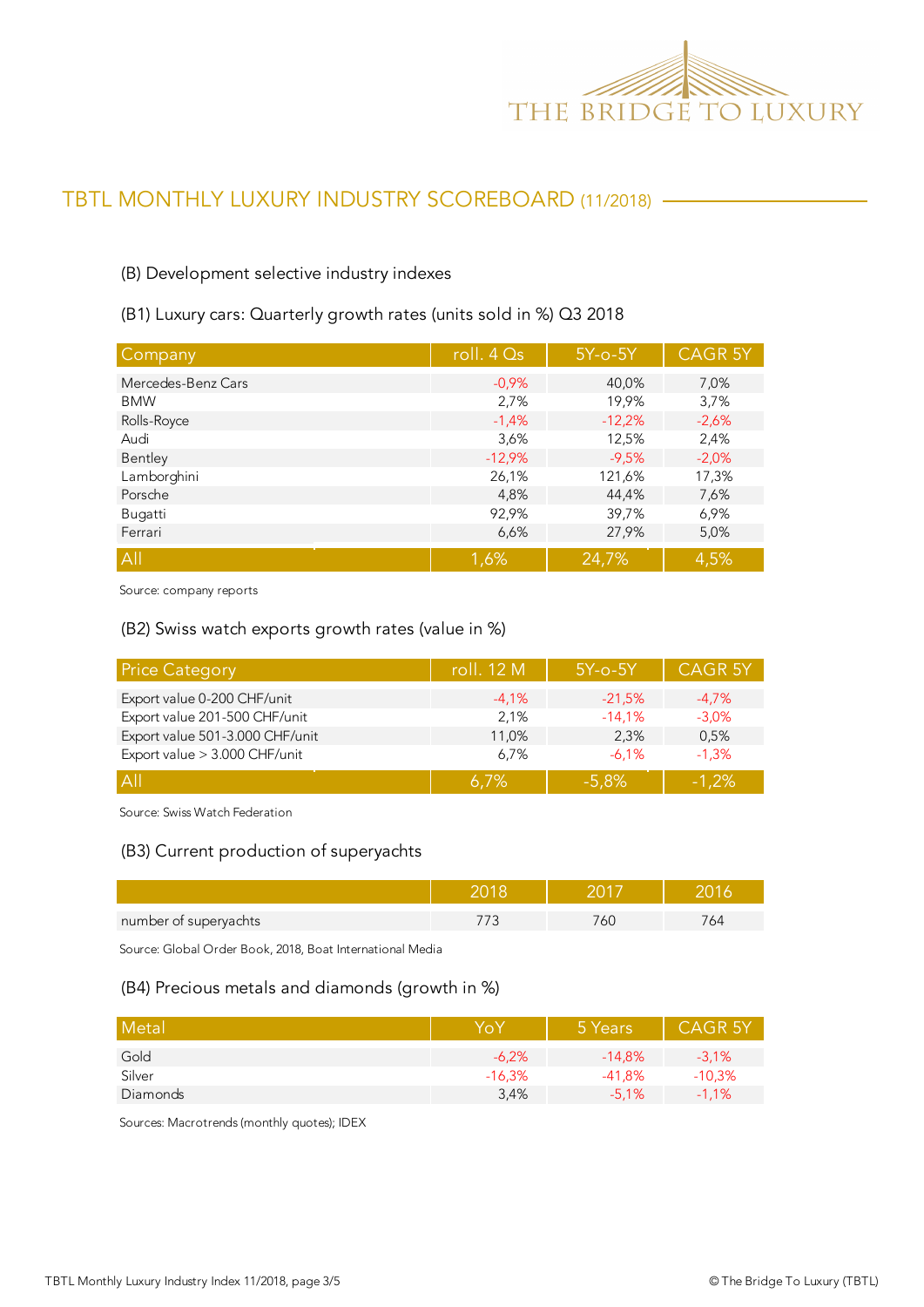

# TBTL MONTHLY LUXURY INDUSTRY SCOREBOARD (11/2018)

#### (B5) Fine wines

|            |      | 5Y-0-5Y |      |
|------------|------|---------|------|
| Fine wines | 3,2% | 25,3%   | 1,6% |
|            |      |         |      |

Source: Li-ex 500 wine index (per previous month)

### (C) GDP annual growth rate (in %)

| Country                                                                            | 2016    | 2017 | 2018E | 2019E | 2023E |
|------------------------------------------------------------------------------------|---------|------|-------|-------|-------|
| <b>USA</b>                                                                         | 1,7%    | 2,3% | 2,4%  | 2,1%  | 1,5%  |
| $\overline{\bullet}$<br>Brazil                                                     | $-3,5%$ | 1,0% | 1,4%  | 2,4%  | 2,2%  |
| Japan                                                                              | 1,0%    | 1,7% | 1,1%  | 0,9%  | 0,5%  |
| China                                                                              | 6,7%    | 6,9% | 6,6%  | 6,2%  | 5,6%  |
| Hong Kong<br>$\mathcal{P}^{\mathcal{S}^{\mathcal{S}}}_{\mathcal{S}^{\mathcal{S}}}$ | 2,2%    | 3,8% | 3,8%  | 2,9%  | 3,1%  |
| India                                                                              | 7,1%    | 6,7% | 7,3%  | 7,4%  | 7,7%  |
| <b>UAE</b>                                                                         | 3,0%    | 0,8% | 2,9%  | 3,7%  | 2,9%  |
| Russia                                                                             | $-0,2%$ | 1,5% | 1,7%  | 1,8%  | 1,2%  |
| France                                                                             | 1,1%    | 2,3% | 1,6%  | 1,6%  | 1,6%  |
| Germany                                                                            | 2,2%    | 2,5% | 1,9%  | 1,9%  | 1,2%  |
| Italy                                                                              | 0,9%    | 1,5% | 1,2%  | 1,0%  | 0,7%  |
| Spain<br>$\langle \hat{\mathbf{S}} \rangle$ .                                      | 3,2%    | 3,0% | 2,7%  | 2,2%  | 1,7%  |
| Ð<br>Switzerland                                                                   | 1,6%    | 1,7% | 3,0%  | 1,8%  | 1,7%  |
| $\frac{N}{N}$<br>Great Britain                                                     | 1,8%    | 1,7% | 1,4%  | 1,5%  | 1,6%  |
| World<br>∰                                                                         | 3,3%    | 3,7% | 3,7%  | 3,7%  | 3,6%  |

Source: IMF, 07.2018

### (D) Currencies exchange rates against the Euro (change in %)

| Currency                             | 1 Month  | 6 Months | 12 Months |
|--------------------------------------|----------|----------|-----------|
| US <sub>5</sub>                      | $-1,8%$  | $-5,4%$  | $-2,2%$   |
| $\blacksquare$<br><b>BRL</b>         | $-9,8%$  | 0,1%     | 10,9%     |
| <b>CNY</b>                           | $-0,8%$  | 3,6%     | 2,7%      |
| HK\$<br>$\frac{\sqrt{3}}{2\sqrt{3}}$ | $-1,7%$  | $-5,6%$  | $-1,7%$   |
| <b>JPY</b><br>●                      | $-2,8%$  | $-2,7%$  | $-3,2%$   |
| <b>INR</b><br>$\bullet$              | 9,9%     | 4,0%     | 10,9%     |
| <b>RUB</b><br>المستنبذ               | $-11,5%$ | $-1,8%$  | 10,4%     |
| ÷<br><b>CHF</b>                      | 0,3%     | $-4,5%$  | $-2,1%$   |
| $\frac{N}{N}$<br><b>GBP</b>          | $-0.3%$  | 0,8%     | 1,1%      |

Source: Oanda, per first of month